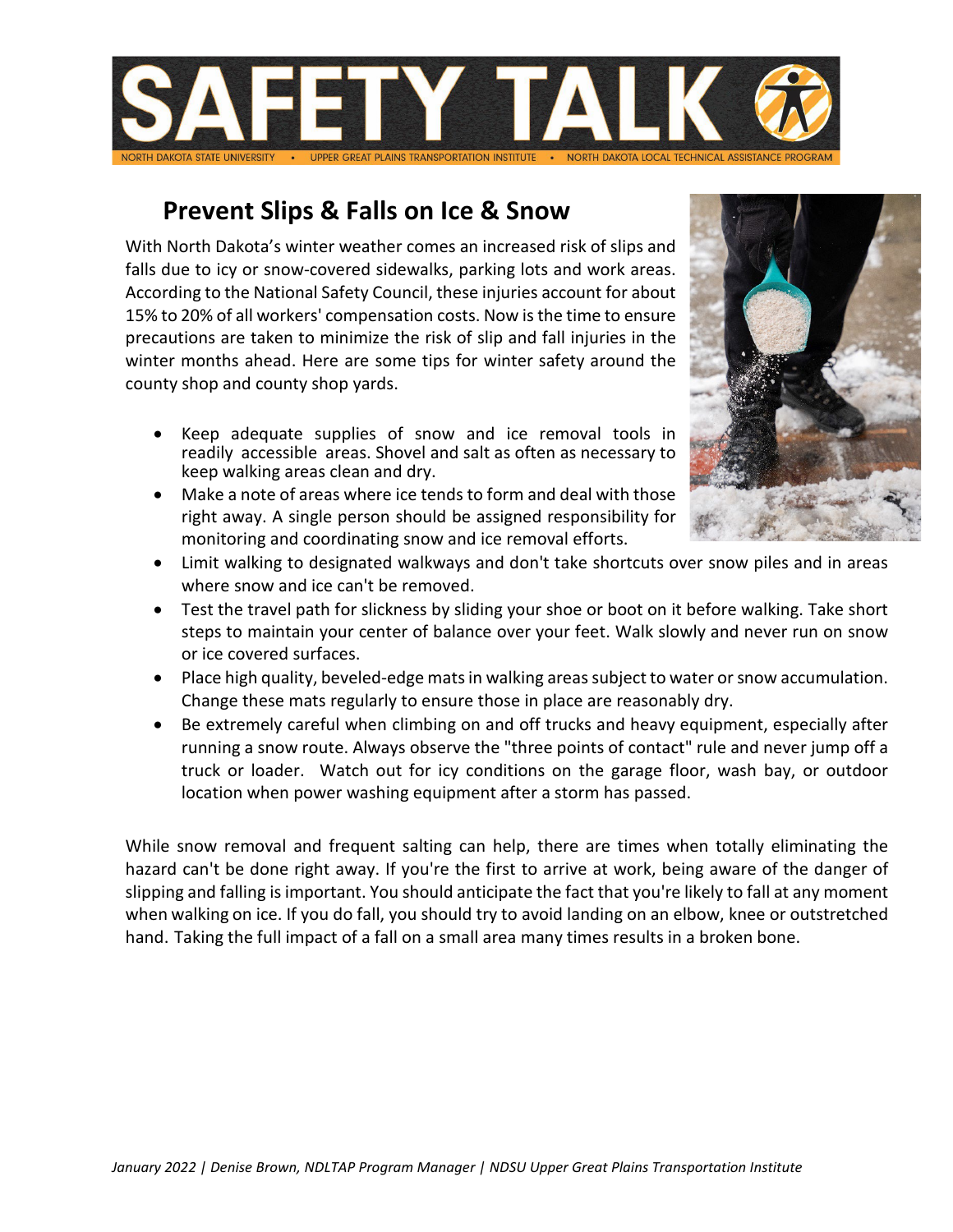

As strange as it may sound, the "art of falling" has a key point here. Try to make your arms and legs strike the ground at the same time, just before the rest of your body makes contact. You can then use your shoulder, thigh and knees and a shock-absorber. If you can do this, you can break your fall by spreading out the worst of the striking force.

If you wear leather-soled shoes in bad weather, you're asking for trouble. That's because there's no friction between your shoes and the ice. Wear shoes with low heels and soles with slipresistant material such as soft rubber, neoprene, or crepe. There's a lot of that type of footwear available. Take shorter steps to keep your center of gravity right over your feet.

Smooth and flat surfaces such as those on an ice rink are less hazardous than the usually rough surface found on roadways, parking lots and sidewalks. That's because there are fewer places to cause a stumble, trip or twist. Also, snow is a lot less slippery than ice, so it might be better to drive or walk through snow to avoid an icy spot. However, there might be a surprise - snow on top of ice is extremely dangerous and more slippery than bare ice. Also, try not to track snow into buildings. Wipe your feet at the entrance so others won't slip and fall on melted snow.

## **Resources and References:**

OSHA Winter Weather – Hazards/Precautions – Occupational Safety <https://www.osha.gov/winter-weather/hazards#walking>



*Safety Talks are published by NDLTAP in cooperation with the National Local Technical Assistance Association and participating partner organizations.*



**U.S. Department of Transportation Federal Highway Administration** 

NDSU does not discriminate in its programs and activities on the basis of age, color, gender expression/identity, genetic information, marital status, national origin, participation in lawful off-campus activity, physical or mental disability, pregnancy, public assistance status, race, religion, sex, sexual orientation, spousal relationship to current employee, or veteran status, as applicable. Direct inquiries to: Vice Provost, Title IX/ADA Coordinator, Old Main 201, 701-231-7708, ndsu.eoaa@ndsu.edu.